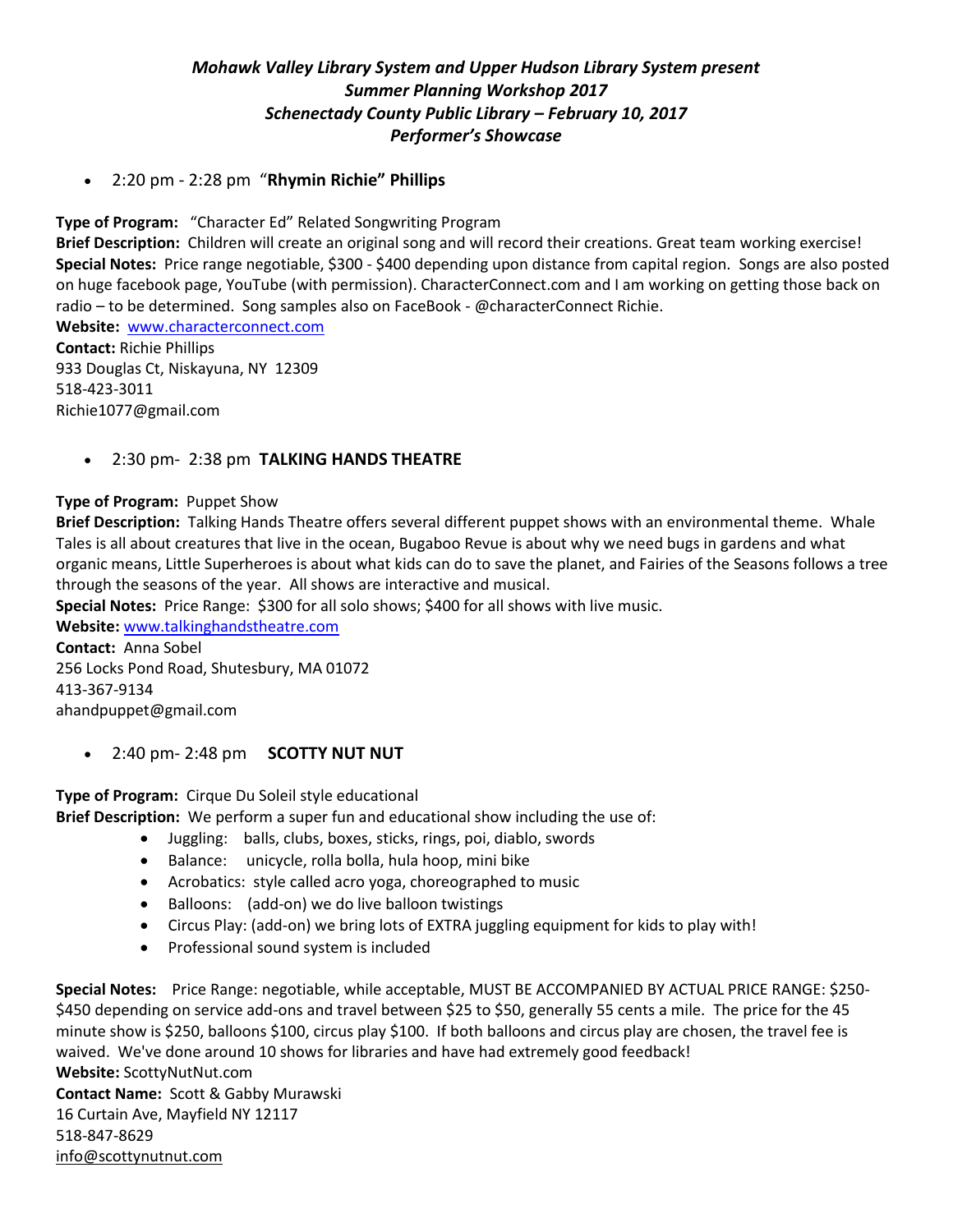2:50 pm- 2:59 pm **Pirate School**

**Type of Program:** Children and Family shows; Teen Workshops; Adult Poetry and Literary Program.

**Brief Description:** David Engel offers several "action-clown" shows built on popular themes for universal appeal: *Pirate School! Jedi Academy! Wizard Academy! Dino-Safari! Willy Wonka! among others.* David's solo comedy variety acts feature rousing, immersive audience participation, antic puppetry, adept magic & bubble-play. These 60 min programs combine theatrical-grade costumes with a madcap music and special effects score, and classic clowning techniques to create a memorable library experience.

**Special Notes:** Price Range: negotiable, while acceptable**: \$450-\$650 all inclusive.** David Engel is a full-time, veteran family entertainer now living in New Paltz, NY. For the past 26 years he has performed at arts centers, theaters, festivals, libraries and schools across the US, Europe, the Caribbean, and Asia. Performing to an average of 50-75 libraries annually, David's aim is to support the Library as a vibrant, creative and refreshing family destination.

David also offers teen comedy and stage combat/slapstick workshops, as well as an adult poetry/literary program on the works of Shakespeare and Dylan Thomas. **Website:** [www.mypirateschool.com](http://www.mypirateschool.com/) an[d www.davidengel.biz](http://www.davidengel.biz/) **Contact Name:** David Engel 190 State Route 208, New Paltz New York 12561

347-262-7350 [Pirateschool1@yahoo.com](mailto:Pirateschool1@yahoo.com)

3:00 pm - 3:08 pm **Animal Builders**

**Type of Program:** Hands-on Children's Science and Nature Programs –Topics offered change every year. **Brief Description:** From beavers to birds to bugs, animals build some amazing things! In this program we'll learn about the ways animals build lodges, nests, and cocoons. We'll finish with a craft activity to build a nest supply box for the birds.

**Special Notes:** \$150/program. **Website:** [www.Anitasanchez.com](http://www.anitasanchez.com/) **Contact Name:** Anita Sanchez 418 Merry Rd Amsterdam, NY 12010 518-842-9305 [anitasanchez123@gmail.com](mailto:anitasanchez123@gmail.com)

3:10 pm- 3:18 pm **Robert Rogers Puppet**

## **Type of Program:** Puppet Theater

**Brief Description:** "Skyscraper Acres" A play about embracing the future while cherishing the past; finding a balance to build a better world. It's the story of an old farm, tended by Hank Bluejeans, whose family has worked the land season after season, as far back as anyone can remember. Well, now it's way on top of a gleaming new building that stretches to the clouds, overlooking the hustle and bustle of a busy city. How did it get there? And why? **Special Notes:** \$395 for one performance. Discounts for block bookings. I do not charge a travel fee. **Website:** [www.robertrogerspuppets.com](http://www.robertrogerspuppets.com/) **Contact Name:** Robert Rogers 422 West Chenango Road, Castle Creek, NY 13744 607-648-5474 Robertrogers@robertrogerspuppets.com